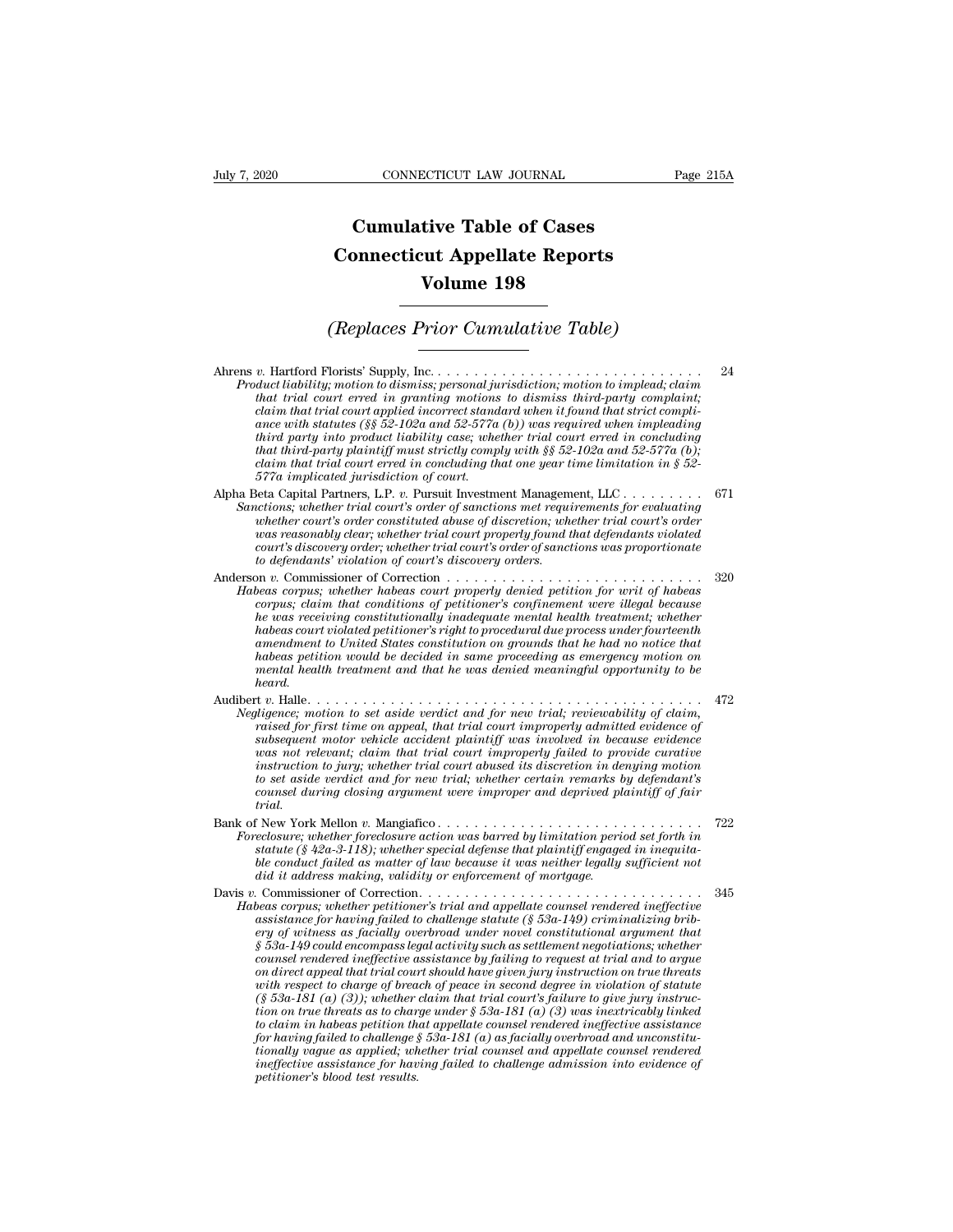| CONNECTICUT LAW JOURNAL<br>Page 216A<br>July 7, 2020                                                                                                                                                                                                                                                                                                                                                                                                                                                                                                                                                                                                                                                                                                                                                                                                                                                                                                                                                                                                       |     |
|------------------------------------------------------------------------------------------------------------------------------------------------------------------------------------------------------------------------------------------------------------------------------------------------------------------------------------------------------------------------------------------------------------------------------------------------------------------------------------------------------------------------------------------------------------------------------------------------------------------------------------------------------------------------------------------------------------------------------------------------------------------------------------------------------------------------------------------------------------------------------------------------------------------------------------------------------------------------------------------------------------------------------------------------------------|-----|
| Defamation; tortious interference; claim that trial court abused its discretion in<br>granting defendant's motion to reargue; claim that trial court improperly granted,<br>upon reconsideration, defendant's motion for summary judgment.                                                                                                                                                                                                                                                                                                                                                                                                                                                                                                                                                                                                                                                                                                                                                                                                                 | 816 |
| Termination of parental rights; whether Department of Children and Families made<br>reasonable efforts to reunify respondent father with minor child; claim that<br>department failed to offer father or child's mother any feedback with respect to<br>their progress in therapeutic family time program; claim that department failed<br>to offer parents adequate smoking cessation services; claim that trial court<br>improperly found that father was unable or unwilling to benefit from department's<br>reasonable efforts to reunify him with child; whether evidence was insufficient<br>to support trial court's conclusion that father failed to achieve sufficient rehabili-<br>tation pursuant to statute (§ 17a-112 (j) (3) (B) (i)); whether trial court, in<br>adjudicatory findings, improperly compared father's suitability as parent, and<br>that of mother, to that of foster parent.                                                                                                                                                | 41  |
| Summary judgment; assault and battery; intentional infliction of emotional distress;<br>negligent infliction of emotional distress; negligence; recklessness; whether plain-<br>tiff's claims were barred by governmental immunity pursuant to statute $(\S 52 - \S 52)$<br>$557n$ (a) (2) (B)), where plaintiff failed to establish any of three prongs of<br>identifiable person-imminent harm exception to governmental immunity; adop-<br>tion of trial court's memorandum of decision as proper statement of facts and<br>applicable law on issues.                                                                                                                                                                                                                                                                                                                                                                                                                                                                                                   | 643 |
| McCullough $v$ . Rocky Hill $\ldots \ldots \ldots \ldots \ldots \ldots \ldots \ldots \ldots \ldots \ldots \ldots$<br>Abuse of process; intentional infliction of emotional distress; trespass; trespass to<br>chattels; fraudulent misrepresentation; invasion of privacy; summary judgment;<br>governmental immunity; claim that trial court improperly rendered summary<br>judgment for defendant town on certain intentional tort claims; whether trial<br>court correctly determined that, pursuant to statute $(\S 52-557n (a) (2) (A)),$<br>intentional tort claims were barred by doctrine of governmental immunity;<br>whether trial court properly rendered summary judgment for town on abuse of<br>process claims; whether genuine issue of material fact existed as to whether town<br>commenced tax lien foreclosure action primarily to obtain purpose for which<br>proceedings were not designed; whether $\S 52-557n$ (a) (2) (A) afforded town<br>governmental immunity against abuse of process claim for its tax foreclosure<br>action. | 703 |
| Marital dissolution; claim that trial court improperly found that certain real property<br>located in New Hampshire was marital asset; claim that trial court improperly<br>awarded plaintiff 40 percent of value of property; reviewability of claim that<br>trial court abused its discretion in not allowing defendant to present evidence<br>regarding prenuptial agreement; whether trial court abused its discretion in<br>ordering defendant to pay plaintiff her share of New Hampshire property within<br>five months of dissolution judgment.                                                                                                                                                                                                                                                                                                                                                                                                                                                                                                    | 334 |
| Leases; options to purchase real property; specific performance; whether trial court<br>erred in ordering specific performance remedy that was contrary to terms of<br>purchase options; claim that trial court erred in its determination of purchase<br>prices based on present day appraisal values of properties; whether trial court<br>erred in ordering plaintiff to make certain rent and use and occupancy payments<br>and by refusing to credit any such payments against purchase prices; whether<br>defendant was entitled to interest on purchase price of properties; whether trial<br>court erred in failing to set purchase price for one property based on appraised<br>value submitted by defendant.                                                                                                                                                                                                                                                                                                                                     | 428 |
| Attorney discipline; whether trial court properly granted motion to dismiss appeal,<br>for lack of subject matter jurisdiction, that challenged defendant's imposition of<br>discipline against plaintiff attorney; whether defendant was deprived of subject<br>matter jurisdiction pursuant to Disciplinary Counsel v. Elder (325 Conn. 378)<br>to adjudicate grievance against plaintiff that was filed beyond six year limitation<br>period in applicable rule of practice $(\S 2-32$ (a) (2) (E)).                                                                                                                                                                                                                                                                                                                                                                                                                                                                                                                                                    | 233 |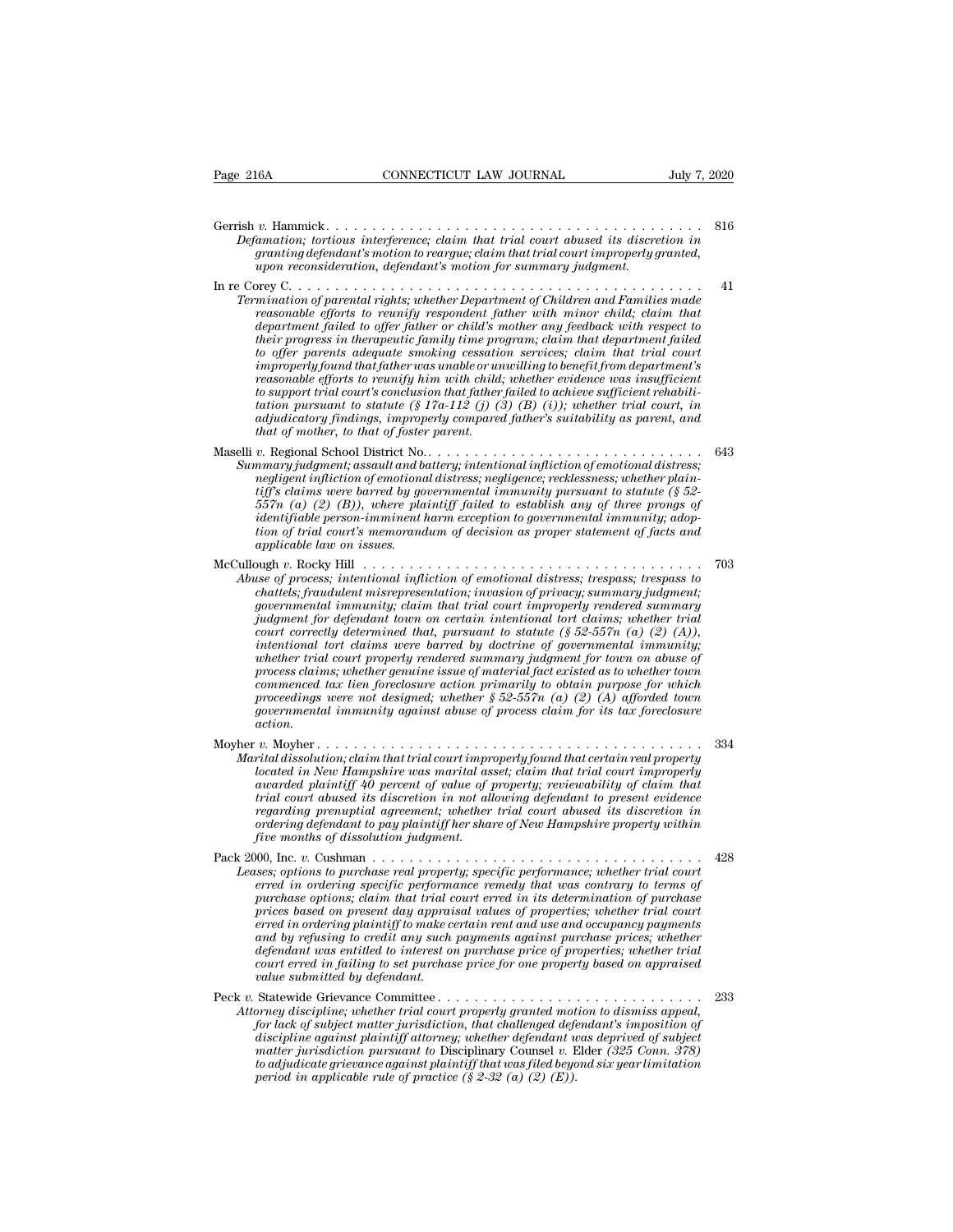| July 7, 2020                    | CONNECTICUT LAW JOURNAL                                                                                                                                                                                                                                                                                                                                                                                                                                                                                                                                                                                                                                                                                                                                                              | Page 217A |
|---------------------------------|--------------------------------------------------------------------------------------------------------------------------------------------------------------------------------------------------------------------------------------------------------------------------------------------------------------------------------------------------------------------------------------------------------------------------------------------------------------------------------------------------------------------------------------------------------------------------------------------------------------------------------------------------------------------------------------------------------------------------------------------------------------------------------------|-----------|
|                                 | Appeal of violation of city ordinance; whether trial court should have dismissed<br>petition for lack of subject matter jurisdiction; whether petitioner had statutory                                                                                                                                                                                                                                                                                                                                                                                                                                                                                                                                                                                                               | 838       |
| tolling statute of limitations. | right to appeal to Superior Court from hearing officer's decision.<br>Statute of limitations; guarantee of promissory note; whether trial court properly<br>found that plaintiff's cause of action to recover from defendant guarantor on<br>borrower's note accrued when borrower defaulted on note payments and was<br>barred by applicable statute of limitations ( $\S 52-576$ ); claim that trial court erred<br>$in failing to conclude that there was acknowledged, men of debt by defendant, thereby$                                                                                                                                                                                                                                                                        | 136       |
|                                 | Breach of contract; motion for summary judgment; claim that trial court improperly<br>concluded that defendant law firm was bound by confidentiality provision of<br>settlement agreement only to extent of its client; claim that language of settlement<br>agreement, coupled with defendant's signature on agreement, was ambiguous<br>and created genuine issue of material fact regarding capacity in which defendant<br>signed agreement; whether trial court properly concluded that finding in related<br>action had collateral estoppel effect.                                                                                                                                                                                                                             | 1         |
|                                 | Dissolution of marriage; motion for contempt; motion for continuance; claim that<br>because trial court denied motions for contempt, there were no pending motions<br>before court on which it could find plaintiff in contempt; claim that plaintiff<br>did not receive motion for contempt by service of process.                                                                                                                                                                                                                                                                                                                                                                                                                                                                  | 83        |
| area of law.                    | Vexatious litigation; whether trial court erred in granting defendants' motions for<br>summary judgment; claim that genuine issue of material fact existed as to<br>whether defendant knew of availability of insurance coverage at time he hired<br>private counsel; claim that defendant did not provide full and fair statement of<br>all facts within his knowledge to counsel when relying on advice of counsel;<br>claim that attorney failed to perform adequate investigation before filing special<br>defenses and counterclaim; claim that attorney lacked probable cause to file<br>special defenses and counterclaim because he was not experienced in specific                                                                                                          | 767       |
| claim.                          | Application for civil protection order pursuant to statute ( $\frac{1}{2}46b-16a$ ); claim that<br>trial court abused its discretion by excluding evidence of certain audio and<br>videotape recordings at hearing on application for protection order; claim that<br>trial court improperly issued protection order despite fact that defendant was<br>not arrested for violating any of statutory provisions set forth in statute $(\S 54-$<br>1k) governing criminal protective orders; claim that trial court improperly issued<br>protection order partly on basis of defendant having videotaped plaintiff per-<br>forming her duties as public employee; reviewability of inadequately briefed<br>constitutional claim; whether record was adequate for review of unpreserved | 170       |
| to plaintiffs.                  | Conversion; unjust enrichment; tortious interference with contract; whether trial<br>court abused its discretion when it granted motion for permission to file motion<br>for summary judgment; claim that trial court failed to analyze incompetency of<br>counsel pursuant to statute ( $\S$ 45a-650); whether trial court properly rendered<br>summary judgment for defendants; whether genuine issues of material fact<br>existed as to claims of conversion, unjust enrichment and intentional interference<br>with contractual relations; claim that trial court improperly determined that<br>agreement between plaintiffs' deceased father and deceased father's second wife<br>was invalid; claim that trial court failed to view evidence in light most favorable           | 614       |
|                                 | Motion to dismiss; statutory theft; subject matter jurisdiction; absolute immunity;<br>litigation privilege; whether trial court properly granted defendant's motion to<br>dismiss and determined that defendant attorney was protected by absolute immu-<br>nity from plaintiff's action for the t pursuant to statute $(\$ 52-564)$ ; claim that<br>trial court improperly determined that defendant was absolutely immune from<br>liability for statutory theft where some of defendant's alleged criminal conduct<br>was perpetrated outside scope of judicial proceedings.                                                                                                                                                                                                      | 197       |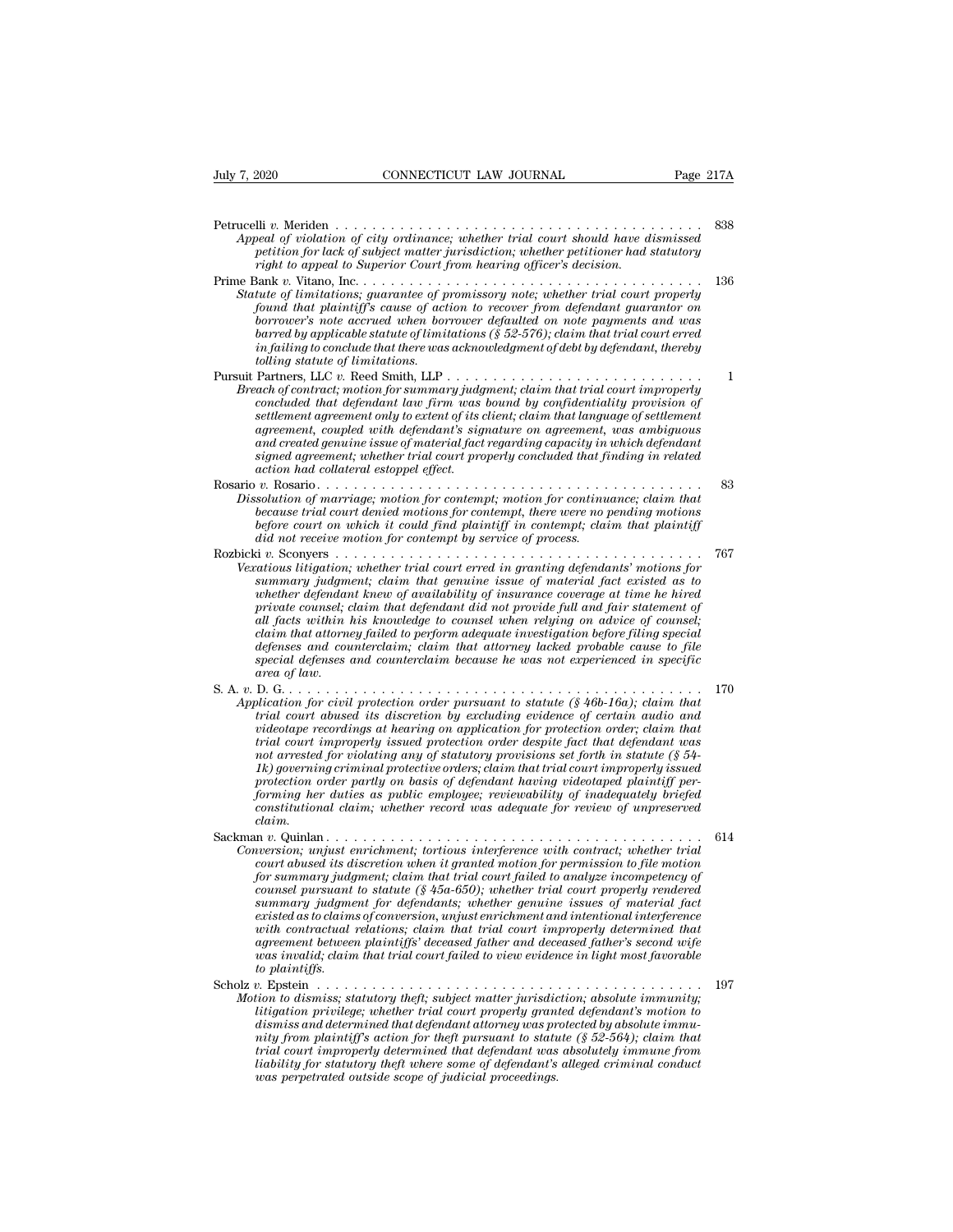| Page 218A                                 | CONNECTICUT LAW JOURNAL                                                                                                                                                                                                                                                                                                                                                                                                                                                                                                                                                                                                                                                                                                                                                                                                                                                                                                                                                                         | July 7, 2020 |
|-------------------------------------------|-------------------------------------------------------------------------------------------------------------------------------------------------------------------------------------------------------------------------------------------------------------------------------------------------------------------------------------------------------------------------------------------------------------------------------------------------------------------------------------------------------------------------------------------------------------------------------------------------------------------------------------------------------------------------------------------------------------------------------------------------------------------------------------------------------------------------------------------------------------------------------------------------------------------------------------------------------------------------------------------------|--------------|
|                                           | Sclafani Properties, LLC v. Sport-N-Life Distributing, LLC<br>Breach of lease; attorney trial referee; attorney's fees; claim that trial court erred<br>when it failed to include in its judgment for plaintiff amount for unpaid real<br>estate taxes because it improperly accepted attorney trial referee's finding that<br>plaintiff provided no evidence of such unpaid taxes; claim that trial court abused<br><i>its discretion in its award of attorney's fees.</i>                                                                                                                                                                                                                                                                                                                                                                                                                                                                                                                     | 292          |
|                                           | Harassment in second degree; stalking in second degree; whether trial court improp-<br>erly determined that defendant forfeited right to self-representation on basis of<br>lack of competence; whether trial court abused its discretion in concluding that<br>defendant had mental illness or mental incapacity.                                                                                                                                                                                                                                                                                                                                                                                                                                                                                                                                                                                                                                                                              | 558          |
|                                           | Assault in first degree; claim that state presented insufficient evidence to disprove<br>defendant's theory of self-defense; credibility of witnesses.                                                                                                                                                                                                                                                                                                                                                                                                                                                                                                                                                                                                                                                                                                                                                                                                                                          | 630          |
|                                           | Assault in first degree; motion for judgment of acquittal; claim that evidence pre-<br>sented at trial was insufficient to establish that defendant intended to cause<br>serious physical injury to victim; claim that trial court committed plain error<br>by failing to provide defense of others instruction, sua sponte, to jury.                                                                                                                                                                                                                                                                                                                                                                                                                                                                                                                                                                                                                                                           | 732          |
| extend acquittee's commitment.            | Petition to extend psychiatric commitment of acquittee to jurisdiction of Psychiatric<br>Security Review Board; claim that trial court's findings that, at time of state's<br>petition, acquittee was mentally ill and dangerous to himself or others were<br>clearly erroneous; claim that trial court improperly granted state's petition to                                                                                                                                                                                                                                                                                                                                                                                                                                                                                                                                                                                                                                                  | 253          |
| State $v$ . Harris                        | Murder; robbery in first degree; carrying pistol without permit; whether trial court<br>improperly admitted uncharged misconduct evidence; unpreserved claims on<br>appeal; plain error doctrine; whether alleged prosecutorial impropriety deprived<br>defendant of his due process right to fair trial; claim that defendant was deprived<br>of his right to due process because materially favorable evidence was withheld.                                                                                                                                                                                                                                                                                                                                                                                                                                                                                                                                                                  | 530          |
| State $v.$ Jackson $\ldots \ldots \ldots$ | Violation of probation; claim that evidence was insufficient to support finding that<br>defendant violated his probation; claim that there was insufficient evidence to<br>prove defendant had constructive possession of narcotics that formed basis for<br>his arrest; claim that two instances in which defendant failed to report to Office<br>of Adult Probation were de minimis and insufficient to support finding of viola-<br>tion of probation; reviewability of claim that trial court erred in admitting<br>hearsay testimony during probation revocation hearing; whether trial court<br>abused its discretion in admitting hearsay statements; whether trial court abused<br>its discretion in imposing sentence of six years of incarceration.                                                                                                                                                                                                                                   | 489          |
|                                           | Murder; capital felony; whether trial court's improper exclusion of videotape evidence<br>violated defendant's constitutional rights to confrontation and to present defense.                                                                                                                                                                                                                                                                                                                                                                                                                                                                                                                                                                                                                                                                                                                                                                                                                   | 591          |
| erly charged jury on self-defense.        | Assault in first degree; claim that state presented insufficient evidence to disprove<br>defendant's theory of self-defense; credibility of witnesses; whether jury reason-<br>ably could have concluded that defendant was initial aggressor and that he had<br>ability to safely retreat; whether defendant waived claim that trial court improp-                                                                                                                                                                                                                                                                                                                                                                                                                                                                                                                                                                                                                                             | 305          |
| State v. Marrero                          | Home invasion; burglary in first degree; assault in second degree; whether defendant<br>was denied due process right to fair trial as result of prosecutorial improprieties;<br>claim that prosecutor used excessive leading questions during direct examination<br>of victim; reviewability of claim that prosecutor improperly refreshed witness'<br>recollection by showing witness document that was different from document he<br>purported to show witness; claim that prosecutor improperly commented during<br>closing argument about victim's inconsistent statements as to cause of her injur-<br>ies; whether trial court abused its discretion by admitting into evidence<br>recordings of defendant's phone calls to incarcerated girlfriend; claim that trial<br>court improperly prevented defendant from exploring state's ability to authenti-<br>cate his voice on recordings; claim that trial court abused its discretion by<br>instructing jury on consciousness of quilt. | 90           |